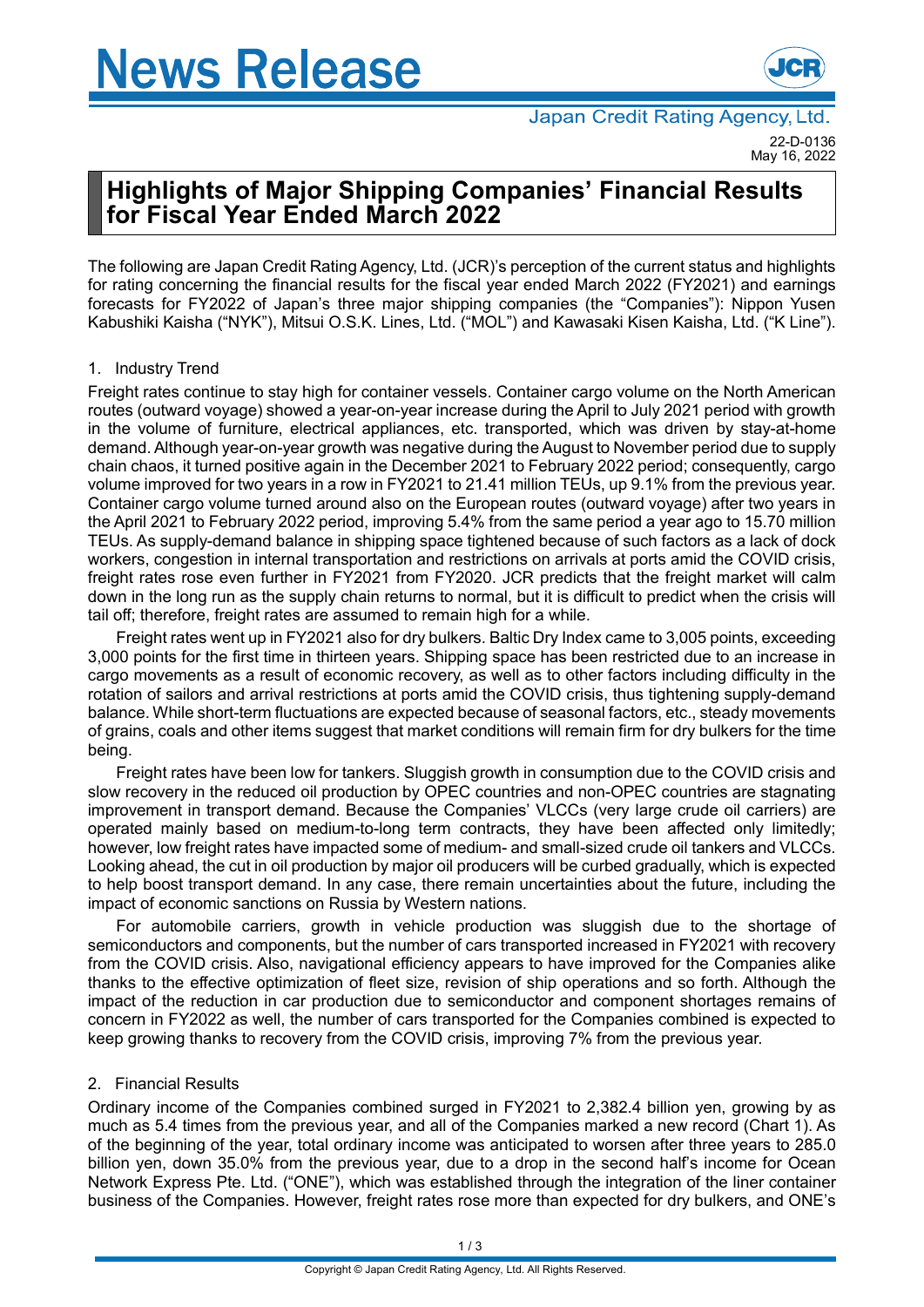

performance expanded on the back of the buoyant container vessel market, resulting in income growth for all of the Companies.

ONE's profit after tax grew sharply in FY2021 to 16,756 million US dollars, 4.8 times larger than the previous year. Total cargo volume improved only marginally to 12.06 million TEUs, up 0.8% from the previous year, and higher fuel oil prices and increases in the costs of the measures taken to address supply chain chaos dragged down the profit. However, freight rates rose further from the previous year to be a major contributing factor behind sharp profit growth. They not only did not decline even in the fourth quarter, when cargo movements usually slow down due to seasonal factors, but hit a new high on a quarterly basis.

On the financial front, D/E ratio of the Companies combined (before the assessment of the equity content of subordinated bonds and subordinated loans for MOL and subordinated loans for K Line) as of March 31, 2022 was 0.6x, improving drastically from 1.8x a year before (Chart 2). All of the Companies saw interest-bearing debt decrease, and equity capital of the Companies combined grew 2.7 times larger from the previous year-end thanks to higher net income.

## 3. Highlights for Rating

Ordinary income of the Companies combined for FY2022 is expected to weaken after four years, dropping 26.3% from the previous year to 1,755.0 billion yen mainly because of the predicted fall in ONE's profit in the second half. Even so, the income is expected to come to the second highest level after the record high marked in FY2021, and therefore overall performance is assumed to remain favorable.

In terms of the Companies' FY2022 performance, trends in ONE's earnings remain the focus of attention. ONE has yet to determine its FY2022 business forecast for the reason that the announcement of reasonable forecast is difficult in a situation where economic conditions are changing dynamically. Meanwhile, the Companies have incorporated a fall in freight rates for container vessels in or around the second half into their respective forecast. Supply chain chaos for container vessels, including congestion in ports and inland transportation, demurrage at ports, etc., continues on the whole, though some improvement can be observed, and thus freight rates remain high. Moreover, the labor-management agreement with the International Longshore and Warehouse Union of the U.S. West Coast is scheduled for revision this summer. In the event that supply chain chaos continues, freight rates may remain high, which in turn may positively affect the Companies' FY2022 performance. Yet, current freight rates are already at higher levels than before, and thus attention must be paid to their continuity in the future.

For the non-liner vessel business, profits are underpinned by medium- and long-term contracts for dry bulkers, tankers, LNG carriers and others. In addition, thanks to effective structural reforms undertaken so far, mainly for dry bulkers, the Companies are successfully constraining downside risk to profits. While freight rates for dry bulkers, trends in car production, etc. require attention, the non-liner vessel business will probably remain strong.

Good business performance has helped significantly increase equity capital, rapidly strengthening the financial base, a challenge previously faced by the Companies. If a high profit level can be attained in FY2022, too, the financial base will likely become even stronger. Going forward, the Companies intend to shift to accelerating investment and expanding shareholder returns, backed by better finances. JCR will watch whether the Companies can maintain financial soundness over the medium and long term while strictly observing financial discipline and balancing investment and shareholder returns.

Masayoshi Mizukawa, Seiya Nagayasu